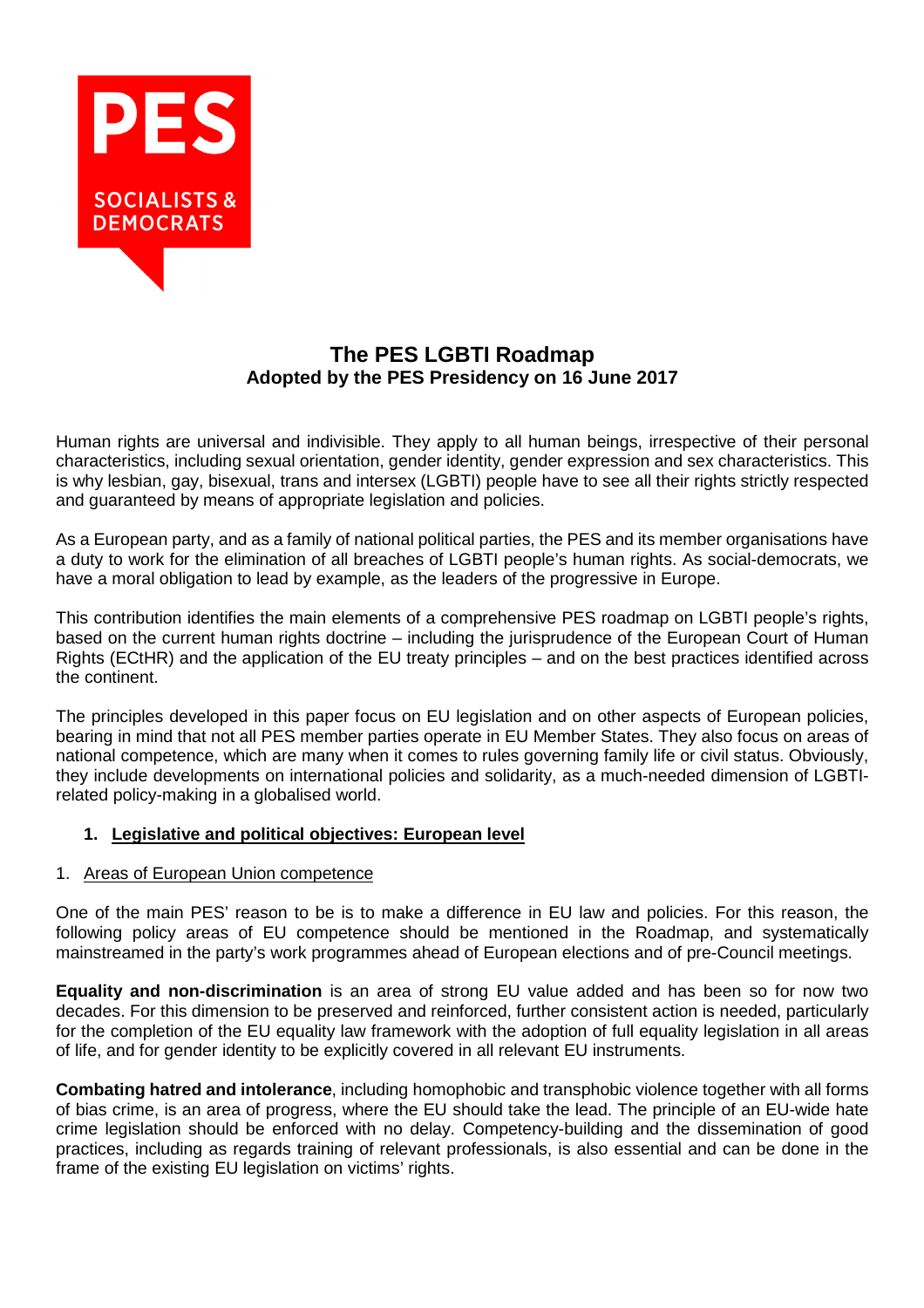**The rights of asylum-seekers and refugees** are in big part determined by EU law. It is thanks to EU legislators, with a key input by socialists and progressive, that sexual orientation and gender identity based persecutions are recognised in law. More must be done for the personnel of asylum authorities to be appropriately trained and for safety to be ensured throughout the steps of reception and procedure. There must also be support to LGBTI people who fear or experience threats, harassment or assault in reception facilities. This should be a priority also taking in mind the recently opened recast process of the Common European Asylum System legislation.

**Equal freedom of movement for all families** is the way the EU can make a difference for LGBTI people's families. Based on the last developments of human rights law in Europe, it has become an obligation to amend and apply EU law consistently: this applies to freedom of movement rules applicable to EU citizens, family reunification for documented third-country nationals, and other legislative areas such as parental leave and the coordination of social security systems.

**Last but not least, the EU has a framework for the monitoring of fundamental rights and the rule of law** in the Member States. Breaches of human rights can and must trigger reactions and sanctions by the EU's institutions. The rights of LGBTI people should be no exception to this. Systematic rights violations such as the sterilisation requirement for trans people's gender legal recognition, or inhumane practices applies to intersex children, should be closely monitored and trigger strong reactions.

### 2. Non-EU aspects of European policies

Other European intergovernmental organisations also have an impact in the area of human rights and the rule of law. This is particularly the case of **the Council of Europe and of the Organisation for Security and Cooperation in Europe, but also of cooperation for a such as the Union for the Mediterranean**. For dozens of European and neighbouring countries, these organisations are the main international actors which can deliver messages and policy pushes to make a difference in domestic life.

**The PES has members and associate or observer member parties in these countries**. Our European political family has the resources to, and must act with consistency and solidarity, by providing tools for its representatives to take leadership in the relevant parliamentary assemblies and cooperation fora and in all the relevant intergovernmental instances. In particular, the Council of Europe has a competence to adopt recommendations in all human rights areas and to monitor Member States' related performance. The OSCE has a competence as regards tolerance and non-discrimination, with operational capacity-building programmes. The Union for the Mediterranean provides a space for alliance building at institutional and civil society levels.

### **2. Legislative and political objectives: national level**

The PES is a family of national political parties, organisations and activists, founded on common human rights and equality values. It should ensure that the values it promotes at EU level are also enforced by its members in their home jurisdictions, including State level and infra-State level: federated entities, regions and local communities. The PES has the capacity to, and must be proactive in the identification of best practices and in their dissemination across the continent.

Member parties' **mutual assistance aiming at political programme building** can be a powerful tool. Equipping member parties can be done by the creation of appropriate coordination and exchange platforms. Initiatives of member parties should be encouraged in this direction. European socialists have the resources to take leadership! The PES can open room, internally, for such cooperation, setting clear criteria based on equality achievements and the effective enforcement of human rights principles, conform to the developments in the jurisprudence of European Courts (e.g. the European Court of Human Rights regarding family law, equality law and hate crime; and the Court of Justice of the EU regarding equality legislation in the EU). A particular attention should be dedicated to the rights of trans and intersex people, with focus on legal gender recognition human rights based models and depathologisation, and on the removal of forced unnecessary medical interventions on both trans people and intersex children.

**Combating the instrumentalisation of LGBTI people's rights** against other minorities has become an emerging area of much-needed cooperation. A worrying trend in parts of Europe is the shameless use by the political right-wing of LGBTI people's (but also women's) legitimate concerns caused by stigmatisation and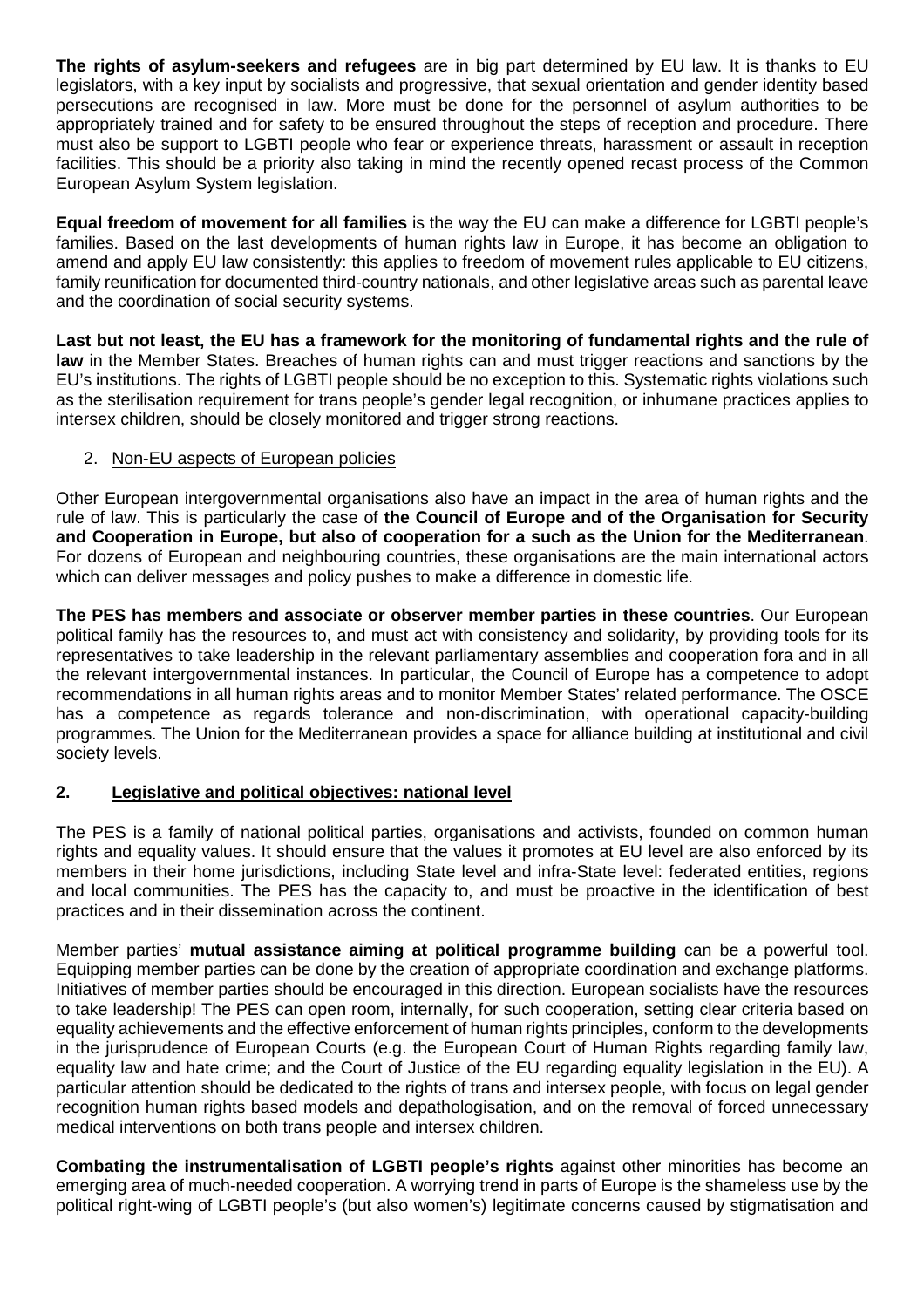hate crime, to stigmatise and scapegoat other minority communities, such as Roma or Muslims. Equality is for all, or is not. All forms of hatred must be combated based on the same Universalist policy frameworks. It is a total nonsense to believe that the fight against plagues such as homophobia and transphobia, which have been present in Europe forever, could benefit from focusing on one given perpetrators' community. All political discourses and political agendas aiming at separating and opposing LGBTI and ethnic or religious communities must be combatted, as the poison they are to Europe's identity and as a risk of escalation in a civil war-like logic. Particular visibility and recognition should also be given to those European citizens and residents whose experience multiple discrimination because of the multiplicity of their sexual orientation, gender identity, ethnic, religious and other identity characteristics. They often are the first victims of intolerance, while they should be cherished as the embodiment of tomorrow's Europe.

On all such areas of work, **the PES is in the position to devise tools for its member parties to exchange and to grow together**. No national party has invented the perfect solutions to all problems, but many have built innovating and creative initiatives, that should feed the development of our political family's identity. Exchanges of good practices with focuses on equality frameworks, cross-community cooperation, family law or trans and intersex rights, together with the development of comprehensive national equality strategies, must become a dimension of all member parties' work.

## **3. Party life and guidance to ensure LGBTI-inclusiveness**

Political parties within the social-democratic European family must ensure their internal democratic life is made fully inclusive of diversity. For this reason, they must become safe spaces for all strands of diversity, including LGBTI people (but also women, disabled people, ageing people, youth, members of all faiths and non-believers, etc.). The implementation of the mechanisms below should be considered by all parties, including the PES itself, in the frame of a consistent plan aiming at empowering members of all communities.

National parties should openly **support LGBTI group(s) within their structures**, including their participation within Rainbow Rose and their role as natural contact points for the LGBTI civil society movement outside the party. This implies consultation processes, based on the principle that policies on the rights of a given community's members cannot be developed without the participation of this very community. This may also imply the creation of **affirmative action mechanisms to ensure minority participation and visibility** in decision-making bodies and in local, regional and national elections.

National parties should **maintain an open dialogue with LGBTI civil society** organisations. Civil society dialogue is a good thing in general to ensure that policy development is based on accurate social knowledge. It is particularly important to develop policies redressing legal and social discrimination against communities that have a long history of being victimised and stigmatised.

National parties should **react to and condemn hate speech and speech opposing and separating different communities**. This is an obligation in relation to homophobia, transphobia and all forms of hatred individually. Sadly, it has also become an obligation to confront the instrumentalisation by some right-wing movements of some given communities against others.

National parties should recognise that the development of **an inclusive internal culture requires targeted initiatives** to enhance party standards. Safe spaces at party conferences and events, visibility mechanisms and reporting processes to address possible discrimination incidents should be regarded as necessary tools to empower women and minority members – not limited to LGBTI people.

National **parties in government have a special responsibility to promote visibility and act in solidarity** with the rest of Europe and in the world. Participation and input in relevant LGBTI actions must be regarded as going without saying. Examples of this are the participation in Pride events and in the annual European IDAHOT (International Day Against Homophobia and Transphobia) forum.

### **4. International solidarity and LGBTI people's rights in the world**

Based on European policy mechanisms or on national diplomacy initiatives, solidarity with all LGBTI people in the world is much needed. Dozens of countries persecute or don't protect LGBTI people against persecution based on sexual orientation and gender identity. The depathologisation process of trans identities is a battle to be fought at the level of the World Health Organisation (WHO), and so is the question